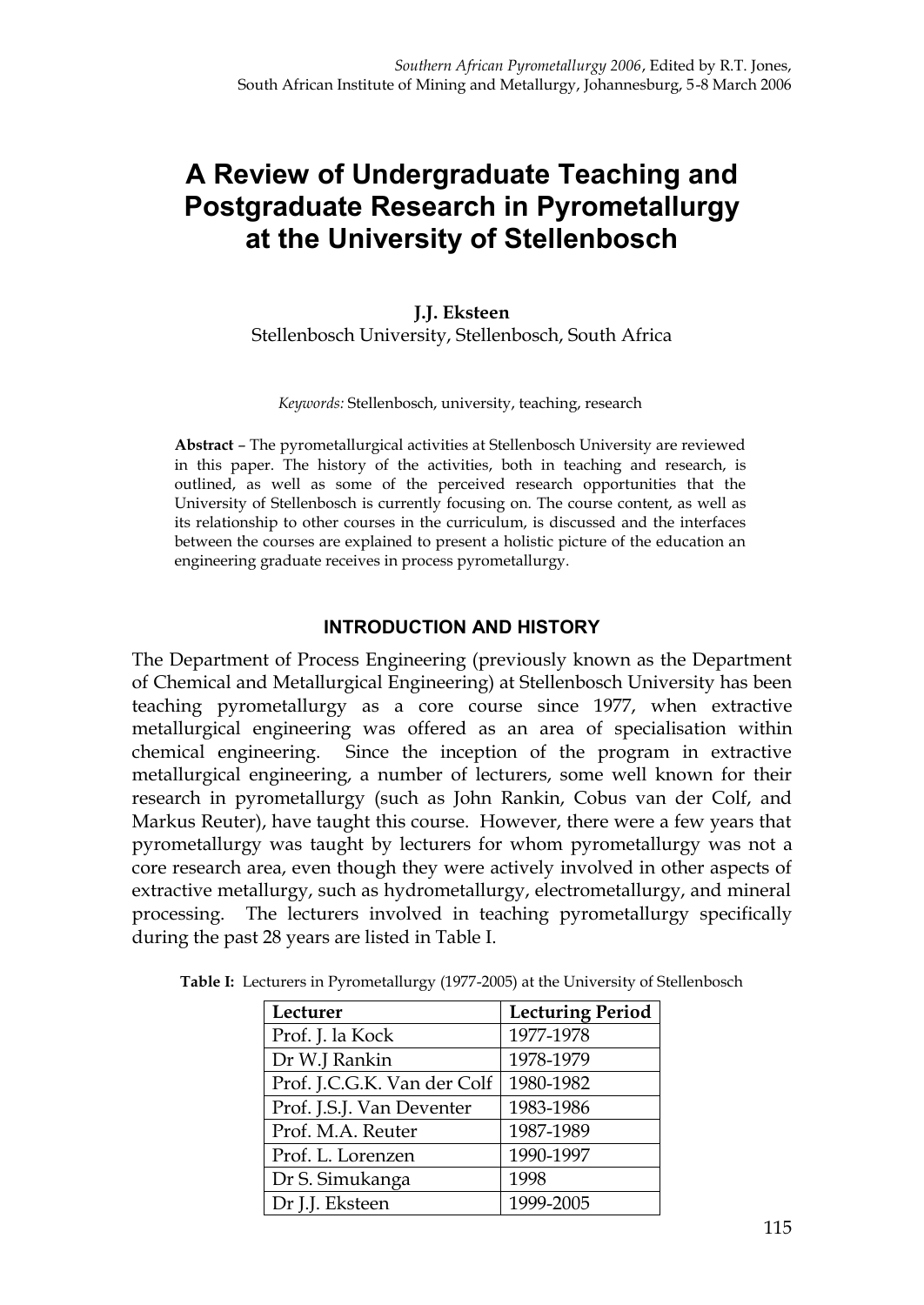While pyrometallurgy was taught at an undergraduate level, very little research occurred at the postgraduate level. Dr J.J. Eksteen has been the first person to pursue a sustained research program in pyrometallurgy from 1999. At the end of 1997, all of the existing infrastructure for pyrometallurgy was used for the practical component of undergraduate education. Since 1999, a major investment was made to gradually upgrade the facilities so that high quality research can be performed.

# **PYROMETALLURGICAL INFRASTRUCTURE DEVELOPMENT SINCE 1999**

This infrastructural investment led to the purchase of three fully instrumented (temperature controlled by PID control) tube furnaces with an ability to operate at temperatures up to 1800°C, a bottom-loading furnace with a top temperature of 1800°C, a range of muffle furnaces, an induction furnace, and a custom-built DC plasma arc furnace. A gas-cleaning and control rig was built to handle five gases simultaneously, whereby traces of water vapour,  $CO<sub>2</sub>$ , and  $O<sub>2</sub>$  can be removed from gas streams where they are not desired. The mass flows of gas are digitally controlled by computer. Additionally, differential thermal analysis (DTA) and thermogravimetric analysis (TGA) are used where applicable in kinetic and thermochemical research. For research in the application of particle image velocimetry (PIV) in pyrometallurgical applications, an ultra-high speed, high-resolution digital video camera with PIV software and associated framegrabber was purchased. A range of simulation software and databases were purchased for the purpose of modelling pyrometallurgical processes. These include the most recent versions of:

- · FactSage® (v 5.4 by CRCT) with additional databases from SGTE® for complex alloy melts. FactSage® is the most widely used thermochemical equilibrium software in industry and research institutions.
- · HSC Chemistry for Windows® which is often used for a quick scan of possible equilibrium outcomes and for experimental planning.
- · MATLAB® and associated toolboxes (such as Neural Networks, System Identification, Control, Statistics, Simulink, Optimisation, Signal Processing, and Symbolic Math) which is used as a powerful and versatile tool for modelling pyrometallurgical processes.
- · FLUENT® which is used for computation fluid dynamics (CFD) and is the industry standard for CFD modelling of metallurgical operations. In addition, a magneto-hydrodynamics add-in is in use to model magnetically driven (caused through electro-magnetic induction) flow of melts in electrical furnaces.
- Pro II (by SimSci) process plant simulator.
- · CSense® 3.3 for plant data-based modelling and control of processes.

Analyses of samples are carried out by the University of Stellenbosch Central Analytical Facility, which includes a scanning electron microscope with an energy dispersive analyser (SEM-EDS), X-Ray diffractometer, an X-Ray Fluorescence analyser, an inductively coupled plasma mass spectroscopy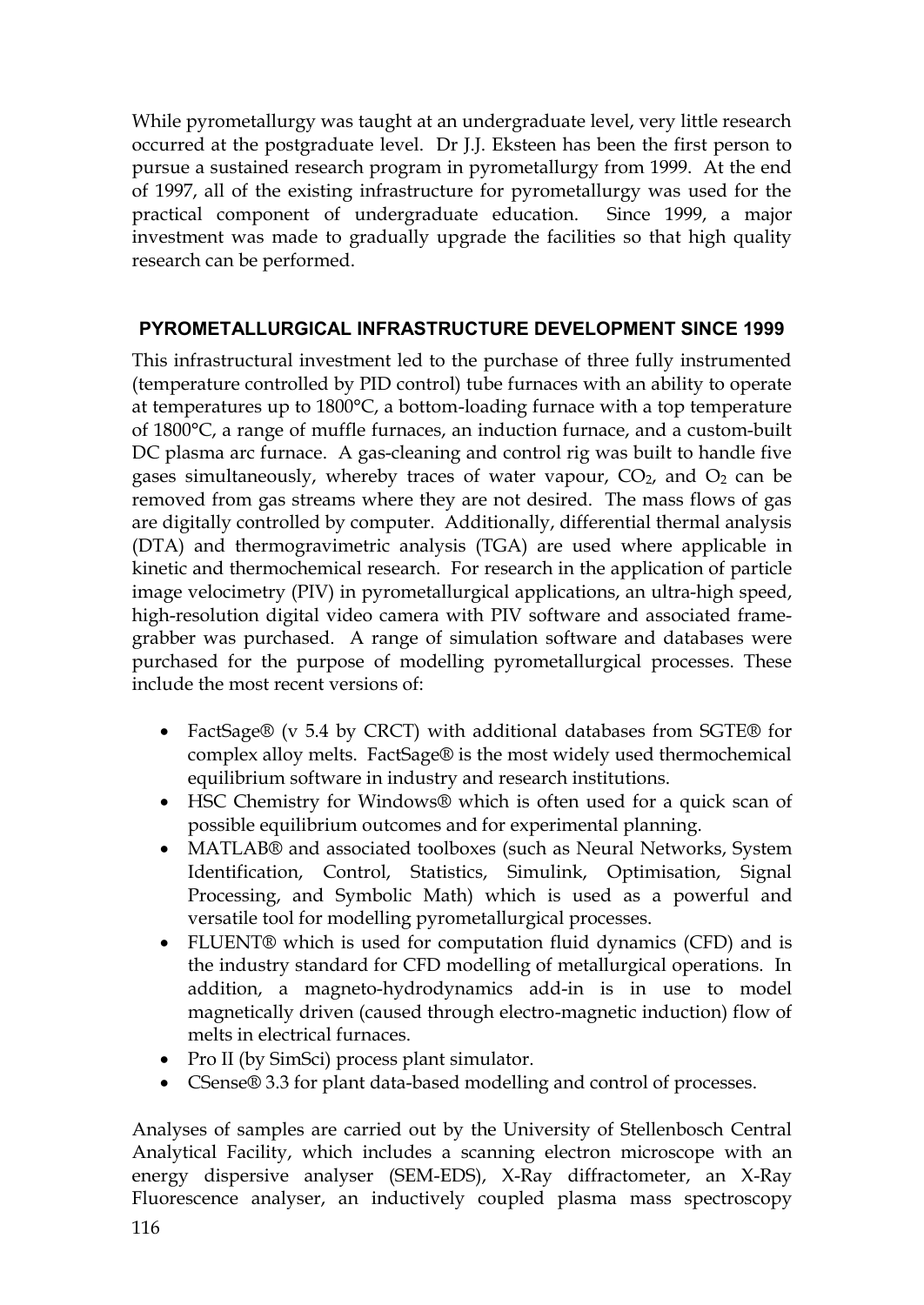analyser, a LECO analyser for the analyses of C, S, N, and O down to trace levels, a laser-diffraction particle size analyser, a BET surface analyser to characterise macro-, meso- and micro pores of materials such as coal, a rheometer to characterise the rheological properties of materials, and a range of optical geological and metallurgical microscopes. Furthermore, the research group is well equipped with sample preparation (milling and pulverizing), sample splitting, cutting, mounting, and polishing equipment. The pyrometallurgical laboratory is equipped with cooling water, vacuum, nearly 1 MW of power (3-phase AC to single phase DC), ventilation, steam, and pressurized air. The research group has also pursued partnerships with other research institutions where either expertise or equipment is lacking for a specific part of a research project.

#### **THE UNDERGRADUATE CURRICULUM**

Course structures are dynamic and have to comply with a range of requirements as set by statutory bodies such as the Engineering Council of South Africa (ECSA), as well as external international bodies such as the Institution of Chemical Engineers (IChemE). The curriculum has changed from 2006, to allow for a one-year course in language (Afrikaans or English) in the first year to equip students with the necessary language skills. This was done to broaden the intake of students in engineering, without language being an impediment to studying. All courses presented in the first year are presented in parallel in both English and Afrikaans. Subsequently (i.e. from the second year), it is expected of the students to be sufficiently bilingual to be taught in either language. A dual-medium rather than a parallel medium approach is therefore followed from the 2nd year of study, as this was found to be the only pragmatic approach for the particular social and regional context within which the department has to function. The first two years of the engineering curriculum covers the basic engineering and science skills and knowledge areas which are required in the 3rd and 4th years, and include the foundation courses in engineering mathematics, chemistry, physics, materials science, professional communication, mass and energy balances, fluid mechanics, and classical thermodynamics, statistics, and an introduction to pilot plant laboratory experiments with associated report writing, presentation, and data processing. From the 3rd year onwards a focused program in process engineering is presented. The courses specifically of relevance to an engineer working on a smelter are as follows (3rd and 4th years):

- · **Chemical Thermodynamics** (which covers chemical reaction equilibria and phase equilibria, non-ideal solutions, and non-ideal gases)
- · **Particle technology** (characterisation of particles and their distributions, solid-liquid separation, flow of fluids through packed beds, comminution and agglomeration, fluidisation, settling, particle segregation, and sampling of particulate systems)
- · **Transport phenomena** (energy and mass transfer)
- · **Mineral processing and hydrometallurgy** (process mineralogy, mineral beneficiation through physical processes and flotation, leaching,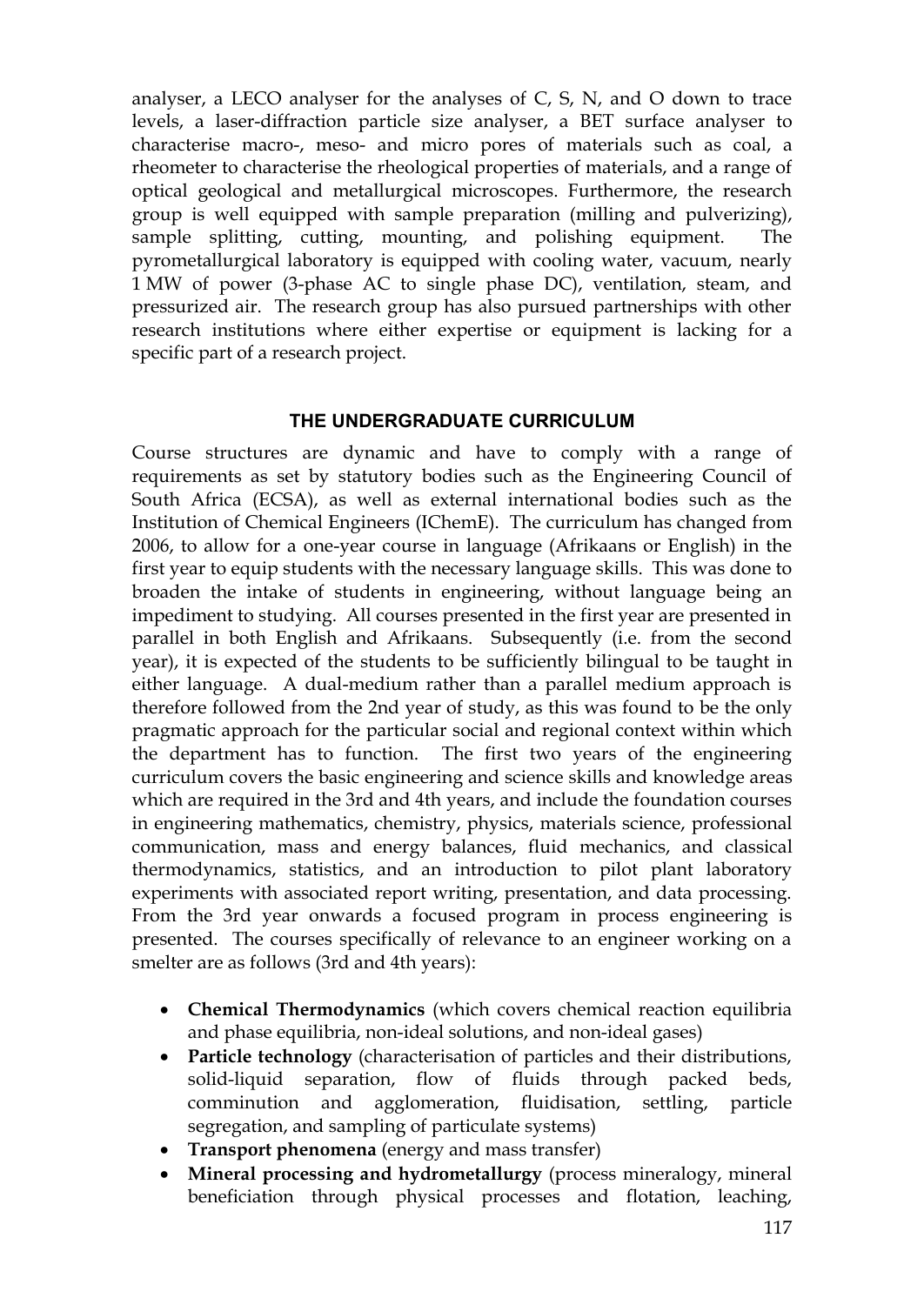precipitation, and ion exchange), also including the mathematical modelling of these operations

- · **Pyrometallurgy and electrometallurgy** (discussed in more detail below)
- · **Extractive metallurgical and mineral processing pilot plant** (discussed in more detail below)
- · **Mass transfer operations** (distillation, gas absorption, solvent extraction, adsorption)
- · **Homogeneous and heterogeneous reactor engineering** (two semester courses covering reaction kinetics, catalysis, mixing in reactors, nonisothermal and multiple reactions, equilibrium limitations, gas-solid, gas-liquid, liquid-liquid, and liquid-solid reactions)
- · **Modelling and optimisation** (dynamic modelling of process systems, empirical modelling methods, linear and non-linear constrained optimisation)
- · **Process instrumentation and control** (basic feedback control, feedforward-, cascade-, and optimal control, multivariable and expert control, digital control, filtering, control strategies for plant control)
- · **Process plant design** (preliminary hazard analysis, HAZOP studies, process flow diagrams (PFDs), piping and instrumentation diagrams (P&IDs), process plant layout, methods used in the conceptual design of processes, scanning of processing options)
- · **Environmental engineering** (environmental impact assessment, life cycle analysis, engineering methods for abatement of soil-, water-, and air-pollution, immobilisation and disposal of hazardous wastes, socioeconomic impacts, recycling of resources and water, renewable energy, impact of processes on the environment through ozone layer depletion, greenhouse gas emissions, etc.)

In addition to the above, courses on engineering economics and profitability, management of technological innovation, project management, and biotechnology are presented as part of the core curriculum (each as a semester course). While various electives were offered in the past, it was not economically feasible and all the courses presented above form part of the obligatory core curriculum. Finally the course is completed with a final year plant design and a research project related to extractive metallurgy, in the case where the student is a mining house / metallurgy company bursar.

The two semester courses that require a more detailed discussion, with regard to the context of this Southern African Pyrometallurgy 2006 conference, is the Extraction Processes course on Pyrometallurgy and electrometallurgy (presented in the second semester of the 3rd year in 2005, but shifting to the final year from 2006) and the Extractive Metallurgical and Mineral Processing Pilot Plant (module: Mineral Processing D344).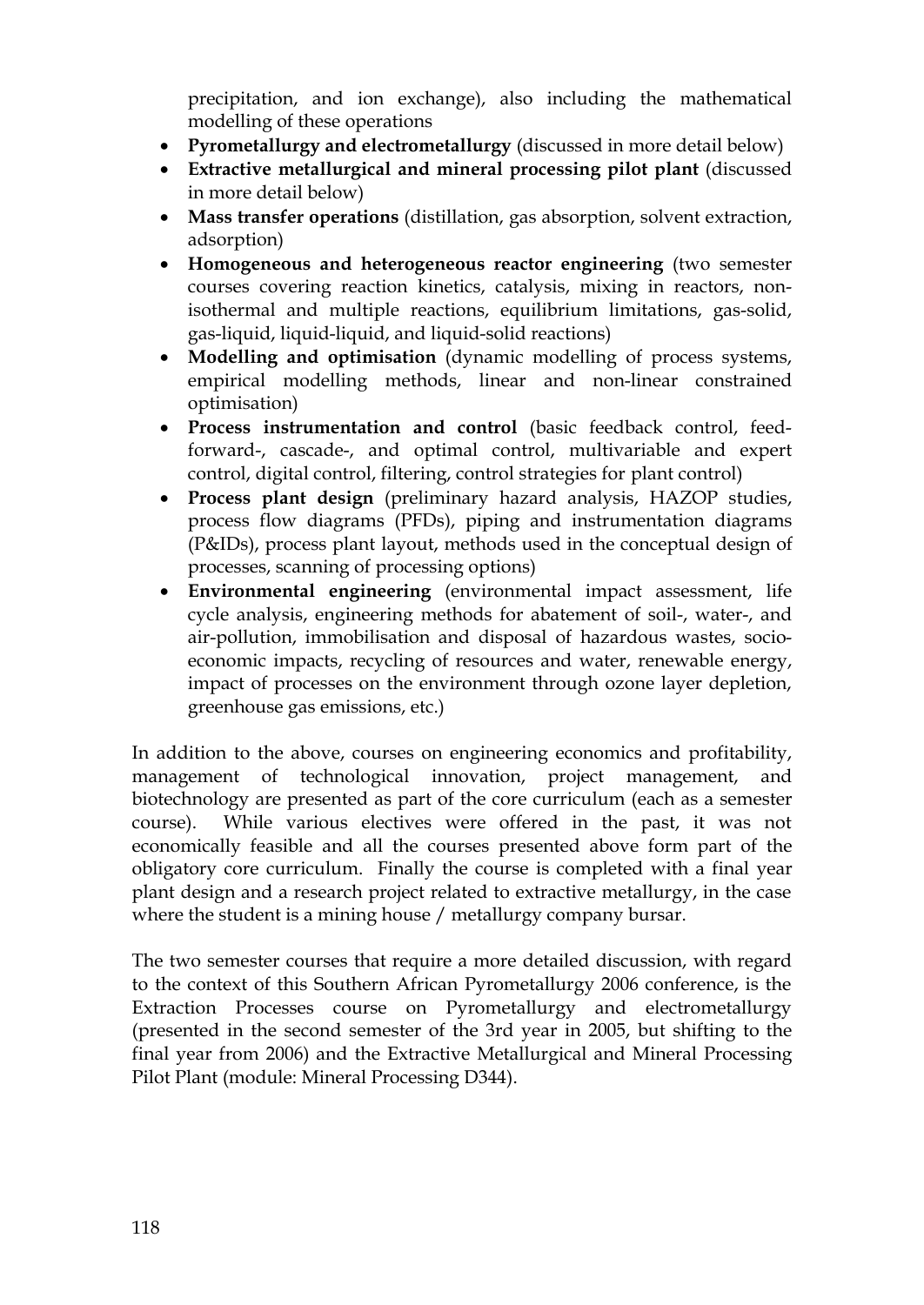#### **THE SEMESTER COURSE IN PYROMETALLURGY AND ELECTROMETALLURGY**

As the courses in Chemical Thermodynamics cover multiphasemulticomponent reaction and phase equilibria, these aspects (common to many pyrometallurgy courses elsewhere) are not repeated in this course, neither are the reaction kinetics aspects covered in detail as they are treated in sufficient depth in the courses in homogeneous and heterogeneous Reactor Design. The course has seven sections, being:

- The thermodynamics of melts and ionic solutions found in metallurgy.
- Thermodynamic stability of compounds and their representation on diagrams (Ellingham, Kellogg, Pourbaix diagrams) and the use of these diagrams as sources of information for process selection and first order process evaluation.
- The interpretation of binary and ternary phase diagrams to predict phase equilibria, crystallisation processes, and equilibrium crystallisation pathways. This also covers the relationships between microstructure and phase equilibria, and phase equilibrium reactions. Experimental ways of determining phase and reaction equilibria are also studied.
- · The simulation of pyrometallurgical reactions and phase equilibria using FactSage®.
- · The physico-chemical nature of melts (slags, mattes, molten salts, and molten alloys) in pyrometallurgy. This covers the activity models, the viscosities and viscosity models, the thermal and electrical conductivities and their models, and interfacial tension properties of melts. Moreover, it evaluates a range of fundamental models of the polymerisation behaviour of slags, and the chemical factors that influence the capacity of slags to absorb tramp elements such as sulphur and phosphorus.
- · Furnace technology, energy, fuels, reductants, and refractories. This section introduces the student to the interrelationships between a reductant and its simultaneous influence on both the energy balance and the chemical partitioning of components within a furnace. Moreover, the nature of reductant with regard to particle size, electrical conductivity, porosity, reactivity, rank, ash content and chemistry, and petrology are presented and how reductant types are matched to furnace types (e.g. to compare the reductants or their blends used in a blast furnace compared to a submerged arc furnace or a DC plasma arc furnace, or a rotary DRkiln, based on the characteristics given above). The link between electrical heating and combustion heating is explored, as well as heating through electromagnetic induction. The effect of reductant characteristics and furnace characteristics on the power factor and electrical interaction is explained, where applicable. The students are introduced to the main criteria for refractory selection and the use of phase diagrams to help explain refractory behaviour in contact with slags.
- · Finally, electrometallurgy is covered for melts and aqueous solutions. Both the thermodynamics (based on the Nernst equation) and the kinetics (based on the Butler-Volmer equation are discussed). Mass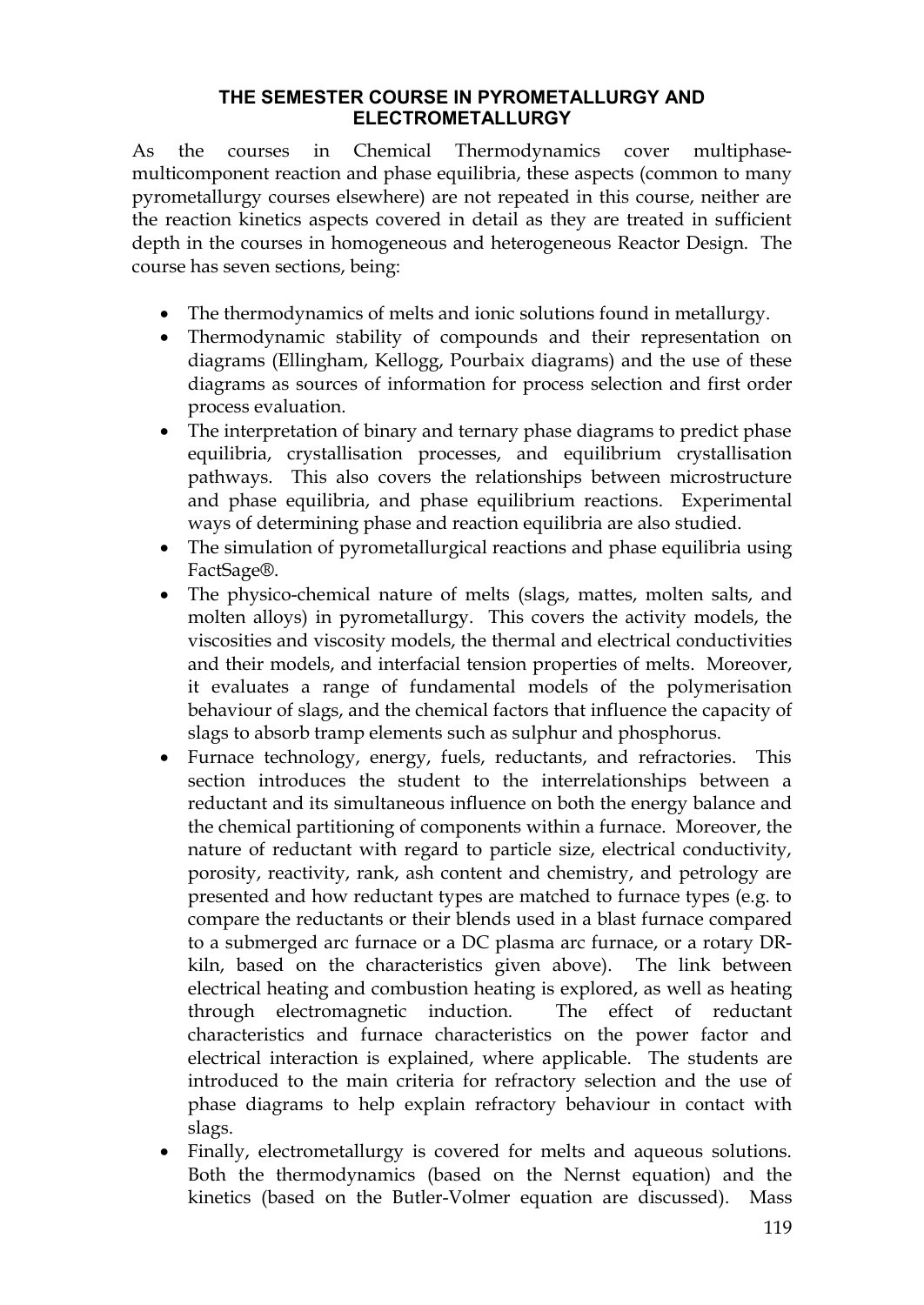transfer effects are covered in relation to their effect on slowing the overall kinetics, as well as the effects of over-potential and electrode surface characteristics. The various components contributing to potential drop are presented, and the qualitative requirements of electrochemical cells are covered for melts, as well as for aqueous solutions.

It is clear that the course is quite full and that knowledge of chemical thermodynamics, kinetics, and reactor design, particle technology, electrotechnology, energy and mass transfer, and chemistry are all required before the students can properly appreciate the complexities of pyrometallurgical process analysis and design.

From 2006, all chemical engineering students will follow this course. To broaden the context, examples related to coal combustion and gasification, cement manufacturing, glass manufacturing, and nuclear processing will be covered as well. However, this does not add to, or alter, the content, as the engineering fundamentals are the same irrespective of the context.

## **EXTRACTIVE METALLURGICAL AND MINERAL PROCESSING PILOT PLANT**

The pyrometallurgical pilot plant laboratory is a 3rd year 2nd semester practical course where students are given a fairly open-ended metal theme. The practical sessions are performed as a team effort, with students from the University of Cape Town (UCT) and Stellenbosch University (SU) working together in mixed teams. The practicals are managed under the auspices of the Western Cape Mineral Processing Facility (WCMPF), an initiative partly funded by the Mineral Education Trust Fund (METF). The objectives of this collaborative WCMPF effort are threefold**1**:

- · To continuously improve academic programmes for the education of students in mineral processing and extractive metallurgy primarily through the development of practical programmes and facilities.
- · To ensure the co-operation, mutual interaction, and development between tertiary educational institutions teaching mineral and metal processing in the Western Cape.
- · To rationalize and make optimum use of the equipment and manpower for education in mineral and metallurgical processing in the Western Cape.

It has always been an important goal of the institutions to give the students an exposure to mineral processing pilot plants that is different from the traditional practicals that are very much focused on laboratory work (bench-scale practicals or research-type practicals). The emphasis of this course is not to perform research-type investigations (which is covered in the final year research project), but rather to work with imperfect systems, where statistical uncertainty plays an important role, where mass balances do not close unless they are reconciled, and where safety and operational aspects are very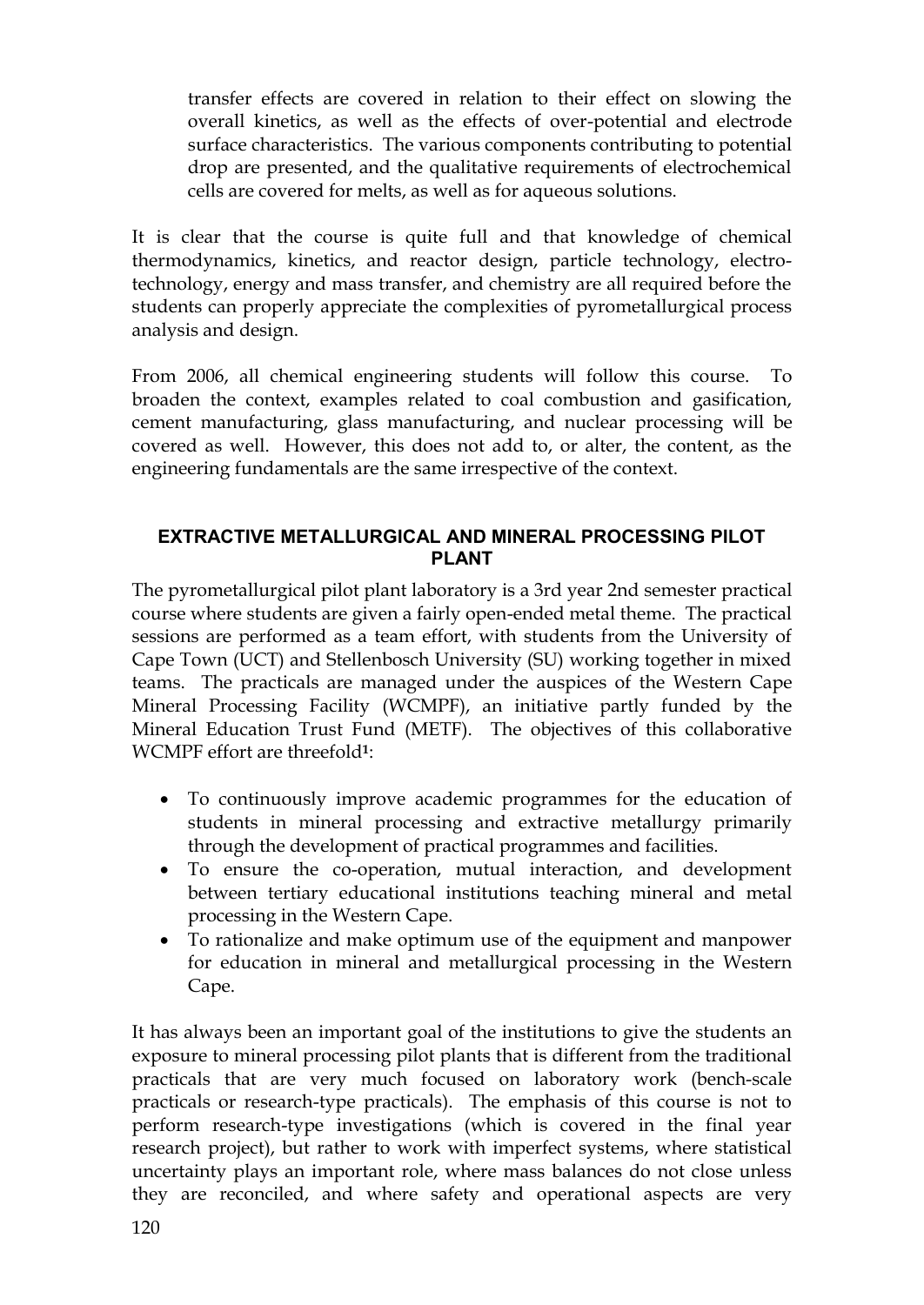important. The emphasis of the pilot plant laboratory is the development of practical hands-on engineering skills, where engineering intuition plays an important role and where it is required of the students to observe not only measurements, but also many operational and qualitative aspects of the practicals. The interaction between skills acquired, the practical programme, and the theoretical courses are diagrammatically outlined in Figure 1 below.

|                                                                                   |                               |                                                                           |                                      |                                                                                    |                                                         |                                      |                                                                |  | <b>Important Role of Well Designed Mineral Processing Pilot Plant Practical Program</b> |  |
|-----------------------------------------------------------------------------------|-------------------------------|---------------------------------------------------------------------------|--------------------------------------|------------------------------------------------------------------------------------|---------------------------------------------------------|--------------------------------------|----------------------------------------------------------------|--|-----------------------------------------------------------------------------------------|--|
|                                                                                   |                               |                                                                           |                                      |                                                                                    |                                                         |                                      |                                                                |  |                                                                                         |  |
| Professional<br>Communication<br><b>Skills (Reporting</b><br>and<br>presentation) |                               | Sampling and<br><b>Material</b><br><b>Balancing Skills</b><br>Modelling & |                                      | <b>Data Analysis</b><br>and Error<br><b>Analysis Skills</b><br><b>Experiential</b> | Mineralogical<br>and Chemical<br><b>Analysis Skills</b> |                                      | Health, Safety,<br>Environmental<br>Impact<br><b>Awareness</b> |  |                                                                                         |  |
|                                                                                   |                               | <b>Simulation Skills</b>                                                  |                                      |                                                                                    | Learning                                                |                                      |                                                                |  |                                                                                         |  |
|                                                                                   |                               | Integrated Practical Program (Metal Theme)                                |                                      |                                                                                    |                                                         |                                      |                                                                |  |                                                                                         |  |
|                                                                                   | Socio-<br>techno-<br>economic | Crushing /<br>Continuous<br><b>Milling</b>                                | <b>Mineral</b><br>bene-<br>ficiation |                                                                                    | Smelting /<br>Pyrometal-<br>lurgical                    | Leaching/<br>Hydrome-<br>tallurgical | Electro-<br>winning /<br>refining                              |  | <b>Industry</b><br>绿<br>Tour in<br><b>Final Year</b>                                    |  |
|                                                                                   | evaluation                    | <b>Pilot Plant</b>                                                        | pilot plant                          |                                                                                    | <b>Pilot Plant</b>                                      | <b>Pilot Plant</b>                   | <b>Pilot Plant</b>                                             |  |                                                                                         |  |
|                                                                                   |                               |                                                                           |                                      |                                                                                    |                                                         |                                      |                                                                |  |                                                                                         |  |
|                                                                                   |                               | US: Theoretical MP Courses:<br>Particle Technology                        |                                      |                                                                                    |                                                         |                                      | UCT: Theoretical MP Courses:<br><b>Particulate Processes</b>   |  |                                                                                         |  |
| Mineral Processing &<br>Hydrometallurgy                                           |                               |                                                                           |                                      |                                                                                    | <b>Surface Processes</b>                                |                                      |                                                                |  |                                                                                         |  |
|                                                                                   | Pyro- & Electrometallurgy     |                                                                           |                                      |                                                                                    |                                                         | Hydrometallurgy                      | Pyrometallurgy &                                               |  |                                                                                         |  |
|                                                                                   | Geology                       |                                                                           |                                      |                                                                                    |                                                         |                                      | <b>Flotation and Comminution</b>                               |  |                                                                                         |  |

**Figure 1:** The pilot plant experimental program in relation to skills acquired and course content

The aspects that we (within the WCMPF) view as unique to this practical program are:

- · The practicals are not idealized systems, but the students get to work with the actual mineral- and metal-containing process streams.
- · Safety and environmental issues are taken seriously due to the 'real life' aspects of the practical program.
- In no other course (practical or theoretical) do the students get such an exposure to measuring actual process streams, processing the data, taking into account the nature of the measurements and the associated errors.
- · These are only made possible due to the efforts of trained individuals with actual industrial experience (i.e. not a post-graduate demonstrator for whom it is the last of their priorities).
- · The practical programme provides context and support to the theoretical courses taught in the 3rd and 4th years.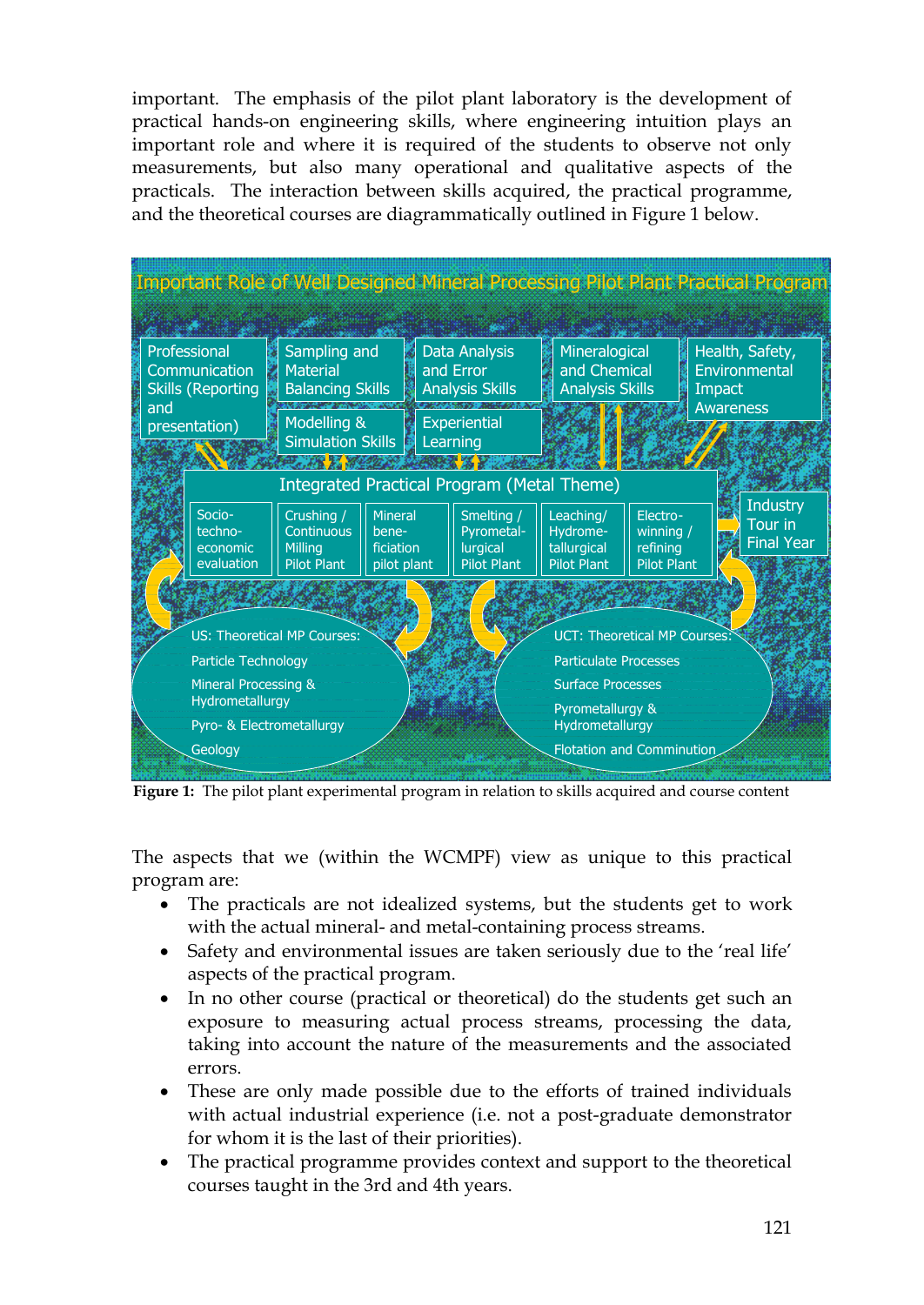- · The integrated nature (all related to a given metal theme) gives the students the opportunity to understand the interrelationships between the various stages of mineral and metal extraction.
- · The students are taught practical mineralogical, chemical, and physical characterization techniques for materials, normally not taught in any other course (at the two institutions).

In 2005, the students had chromium as a metal 'theme', and the pilot plant practicals that were performed are shown in Table II:

| Practical                          | Objectives and variables                                       |
|------------------------------------|----------------------------------------------------------------|
| Crushing of waste ferrochrome      | Determination of the specific energy associated                |
| slag containing entrained alloy    | with breakage, particle size distribution.                     |
| Gravity-based recovery on high     | Hutch water, pulse frequency, and pulse amplitude              |
| carbon ferrochrome from slag in    | are varied. The separation efficiency of the unit was          |
| an In-line pressure jig            | investigated by performing a sensitivity analysis on           |
|                                    | the operating parameters by determining the                    |
|                                    | density of the tailings and the concentrate streams.           |
| Continuous closed-circuit          | The effect of mill charge, pulp density, and mill              |
| milling and classification (using  | speed were varied, and the effect on mill power,               |
| a screen) of ferrochrome-based     | particle size distribution, and alloy liberation were          |
| slag                               | studied.                                                       |
| Hot acid leaching of chromite,     | The effect of pH, stirring rate is studied on leaching         |
| hot filtration, and chromium       | kinetics. The effect of seed crystals is studied on            |
| alum crystallisation               | crystal yield during the crystallisation of the alum.          |
| Electrowinning of chromium         | pH, cell operating temperature, current density                |
| from chromium alum solutions       | were varied. The current efficiency and recovery vs            |
|                                    | time is determined.                                            |
| Production of high carbon          | Fine chromite, fluxes, and reductants are fed using            |
| ferrochrome from chromite fines,   | a vibratory feeder into a plasma arc furnace. The              |
| limestone, quartz, and anthracite  | off-gas is cooled and ventilated, and the dust is              |
| in a DC Plasma Arc Furnace         | captured. Arc-length, current, slag basicity and the           |
|                                    | reductant to chromite ratio is varied and their                |
|                                    | impacts on metal and slag yields and chemistries               |
|                                    | are determined. The students are required to                   |
|                                    | reconcile the material balance on the furnace. An              |
|                                    | used<br>infrared<br>pyrometer<br>is<br>to<br>estimate          |
|                                    | temperatures of the slag in a graphite crucible.               |
| Mineralogical characterisation of  | The aim of the mineralogical characterisation is to            |
| the materials used in the          | expose the students to characterisation methods                |
| practicals, using SEM-EDS for      | metallurgical information<br>and the<br>they<br>can            |
| slags, XRF for total elements, and | provide.                                                       |
| LECO (for carbon)                  |                                                                |
| Simulation of the high-carbon      | The effect of changes in basicity, temperature, and            |
| ferrochrome practical conditions   | reductant-to-chromite ratio in the production of               |
| using FactSage                     | high-carbon ferrochrome in a plasma arc furnace                |
|                                    | are simulated using FactSage®, to evaluate the                 |
|                                    | effect on the amounts and types of phases formed,              |
|                                    | and the composition of the phases (such as slag-               |
|                                    | liquid, spinel minerals, liquid alloy, and $(Fe, Cr)_{7}C_{3}$ |
|                                    | carbides and gas.                                              |

|  | Table II: Pilot plant practicals performed in 2005 |  |
|--|----------------------------------------------------|--|
|  |                                                    |  |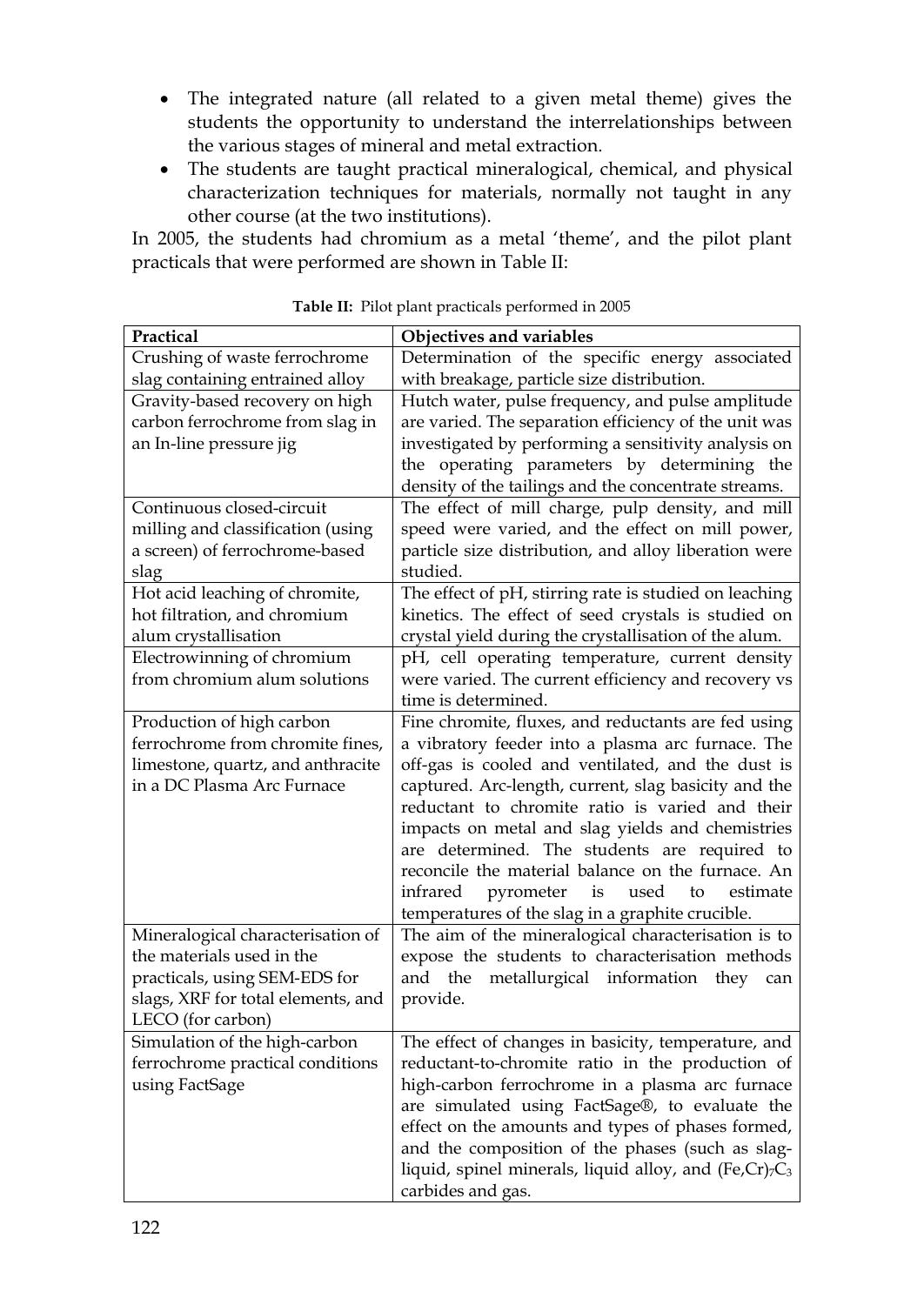Before the students commence with the practical programme, they have to understand the context within which the practical is performed. Topics to be studied were the geology and mineralogy, raw materials and resources, routes to ferrochrome production, routes to chromium metal production, propertiesapplications-markets and environmental impact, toxicology, safety and health aspects. Figures 2 and 3 are photographs of students operating the DC plasma arc furnace (Figure 2) and the In-line pressure jig (Figure 3).



**Figure 2:** A student running the 60 kW DC plasma arc furnace for the smelting of chromite fines



**Figure 3:** Students operating the in-line pressure jig pilot plant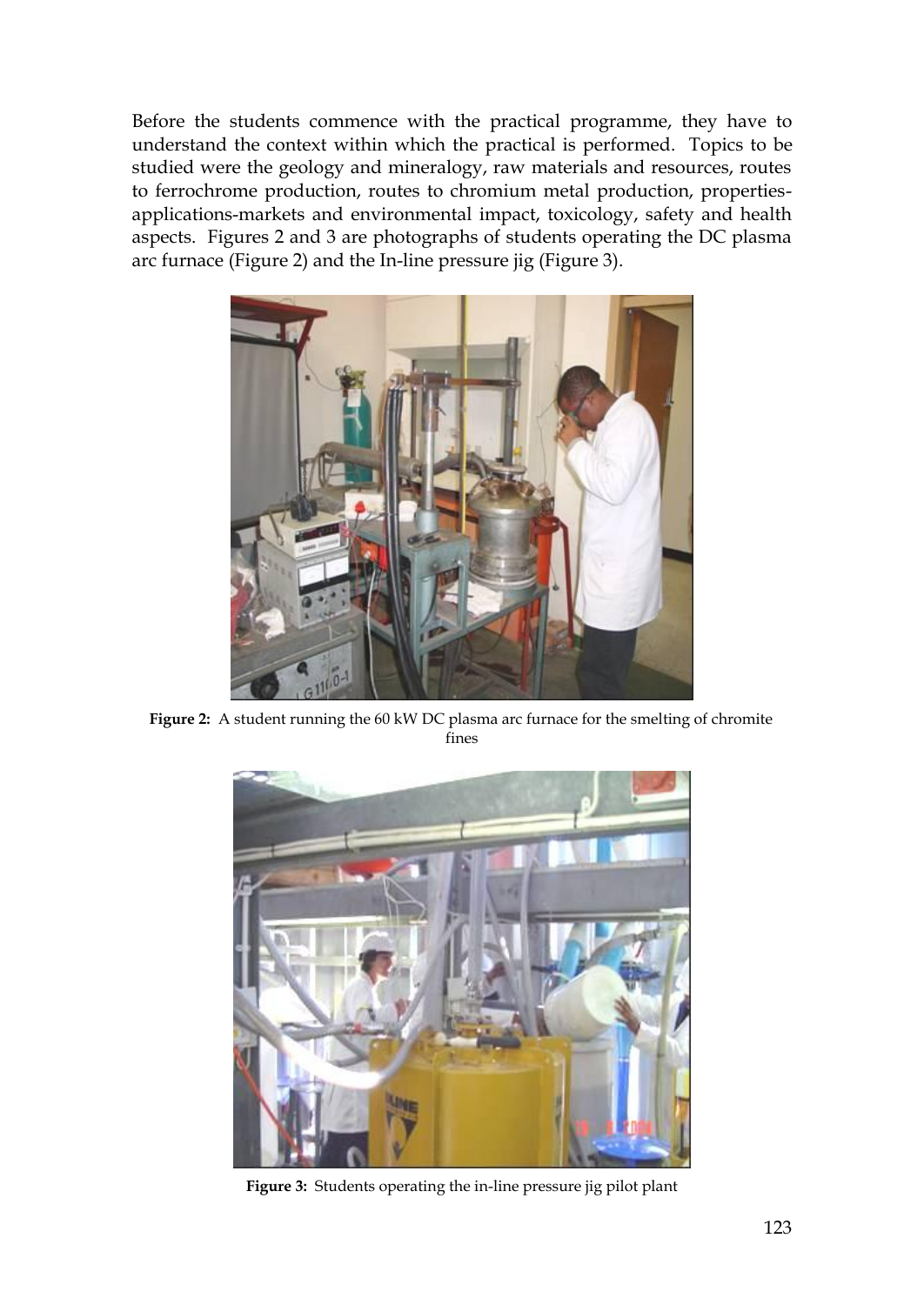Part of the practical programme includes one-day field trips to mineral or metal processing industries in the region, such as Mittal Steel in Saldanha. This allows the students to see their work in the industrial context.

# **RESEARCH AND POSTGRADUATE STUDIES IN PYROMETALLURGY**

The research programme in pyrometallurgy, since its inception in 1999, has had three major components:

- i. Melt thermochemistry and behaviour (1 PhD, 5 MSc)
- ii. Measurement, modelling, and control of pyrometallurgical processes (2 PhD, 4MSc)
- iii. Metallurgical accounting and reconciliation of smelter operations (1 PhD, 3 MSc)

It is felt that these main lines of research in pyrometallurgy are sustainable within the Southern African context. The context of process engineering will naturally influence the angle of approach of the research, compared for example, to a mineralogist's, physical metallurgist's, or materials scientist's approach. In the long run, it is the aim of the research group to accurately characterise, predict, model, and control process phenomena at high temperatures. Items (i) and (iii) therefore support the main research thrust, which is captured in item (ii). However, it is believed without a good foundation in either (i) or (iii), wrong research conclusions and strategies will evolve.

The first graduation (MSc) took place in 2001; 2 PhD's and 7 MSc's graduation with pyrometallurgically related projects since then. The research is coordinated by Jacques Eksteen and Chris Cutler. Co-supervisors contribute where their expertise complements that of the research coordinators. Collaboration occurred with Prof. Markus Reuter (University of Melbourne), Prof. Yongxiang Yang (Technical University of Delft), Dr Sharif Jahanshahi, and Dr Shoui Sun (CSIRO), Prof. Candy Lang (UCT), and Prof. Chris Aldrich (US).

Within these categories the projects recently completed and currently in progress at the Department of Process Engineering are (with the researcher included in brackets):

- i. For Melt thermochemistry and behaviour:
	- a. An experimental study of slag foaming behaviour (Stadler, MSc)
	- b. Pyrometallurgical recovery of cobalt from waste reverberatory furnace slag by DC plasma arc furnace technology (Banda, MSc)
	- c. The effect of temperature, slag chemistry, and oxygen partial pressure on the behaviour of chromium oxide in melter slags (Bartie, MSc)
	- d. The computational thermodynamic modelling of the phase equilibria pertaining to the  $TiO<sub>2</sub>-Ti<sub>2</sub>O<sub>3</sub>-FeO$  slag system (Fourie, MSc)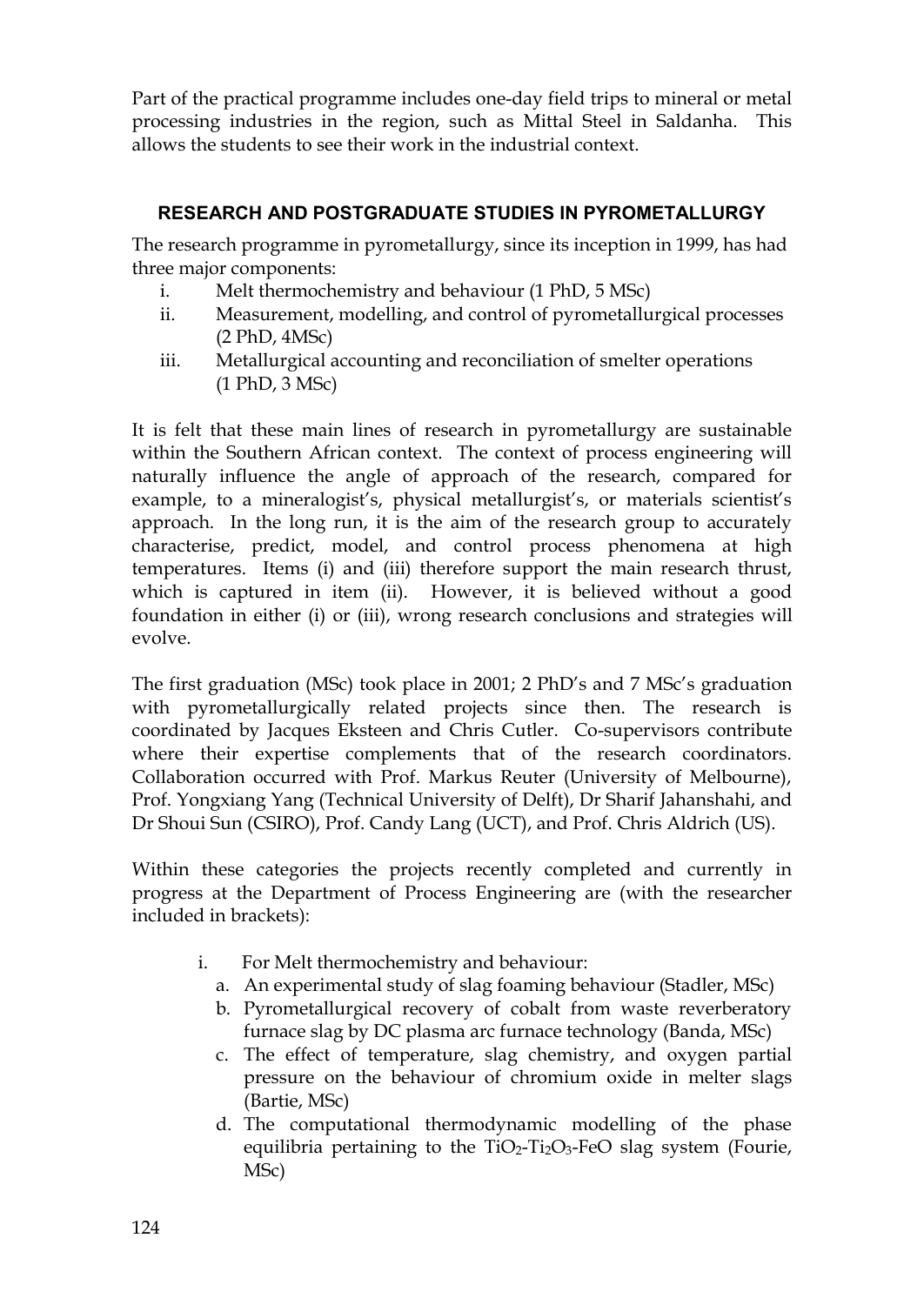- e. Chromium partitioning, solubility, and mineralisation between FexO-MgO-SiO2-Al2O<sup>3</sup> slags and Fe-Cu-S matte (Kwatara, MSc)
- f. The thermodynamic behaviour and phase equilibria of the Co-Cu-Si-Fe system in the iron rich region (Banda, PhD)
- ii. The measurement, modelling, and control of pyrometallurgical processes
	- a. A generic semi-empirical approach to the stochastic modelling of bath-type pyrometallurgical reactors (Eksteen, PhD)
	- b. Dynamic predictive modelling of iron and sulphur compositions in an Ausmelt converter (Georgalli, MSc)
	- c. The development of a dynamic model for the desulphurisation process at Saldanha Steel (Scheepers, MSc)
	- d. The acoustic characterisation of electric arcs in DC plasma arc furnaces and its implementation in arc length control (Burchell, MSc)
	- e. The CFD modelling of the thermal, electrical, chemical, and fluid flow patterns in a six-in-line matte-making furnace, taking into account the matte magneto-hydrodynamics (Snyders, PhD)
	- f. The systems engineering of an automated fire assay laboratory for the analysis of PGMs (McIntosh, PhD)
- iii. Metallurgical accounting and reconciliation of smelter operations
	- a. Development of a metallurgical accounting system for PGM smelting complexes (Madonsela, PhD)
	- b. Characterisation of chrome losses and heterogeneity in slags associated with high carbon ferrochrome production (Nkohla, MTech)
	- c. Addressing metallurgical accounting challenges in the manufacture of ferrochromium based on submerged arc furnaces (Thyse, MSc)
	- d. Variance propagation and measurement errors in copper smelters (Cutler, MSc)

A research brochure of the department is available on the website http://www.chemeng.sun.ac.za/.

## **CONCLUSIONS**

Stellenbosch University offers theoretical and practical courses in pyrometallurgy, but within the context of process engineering. Due to perceptions at high school levels about the pyrometallurgical and mining industries, careers specialising in extractive metallurgy do not draw sufficient numbers of good high school matriculants (especially within the Western Cape context) for a metallurgical engineering department to survive on its own. Economic class sizes dictate first year intakes of above 50 in a given engineering discipline, and most of these should graduate in the minimum allotted time to make it financially viable.